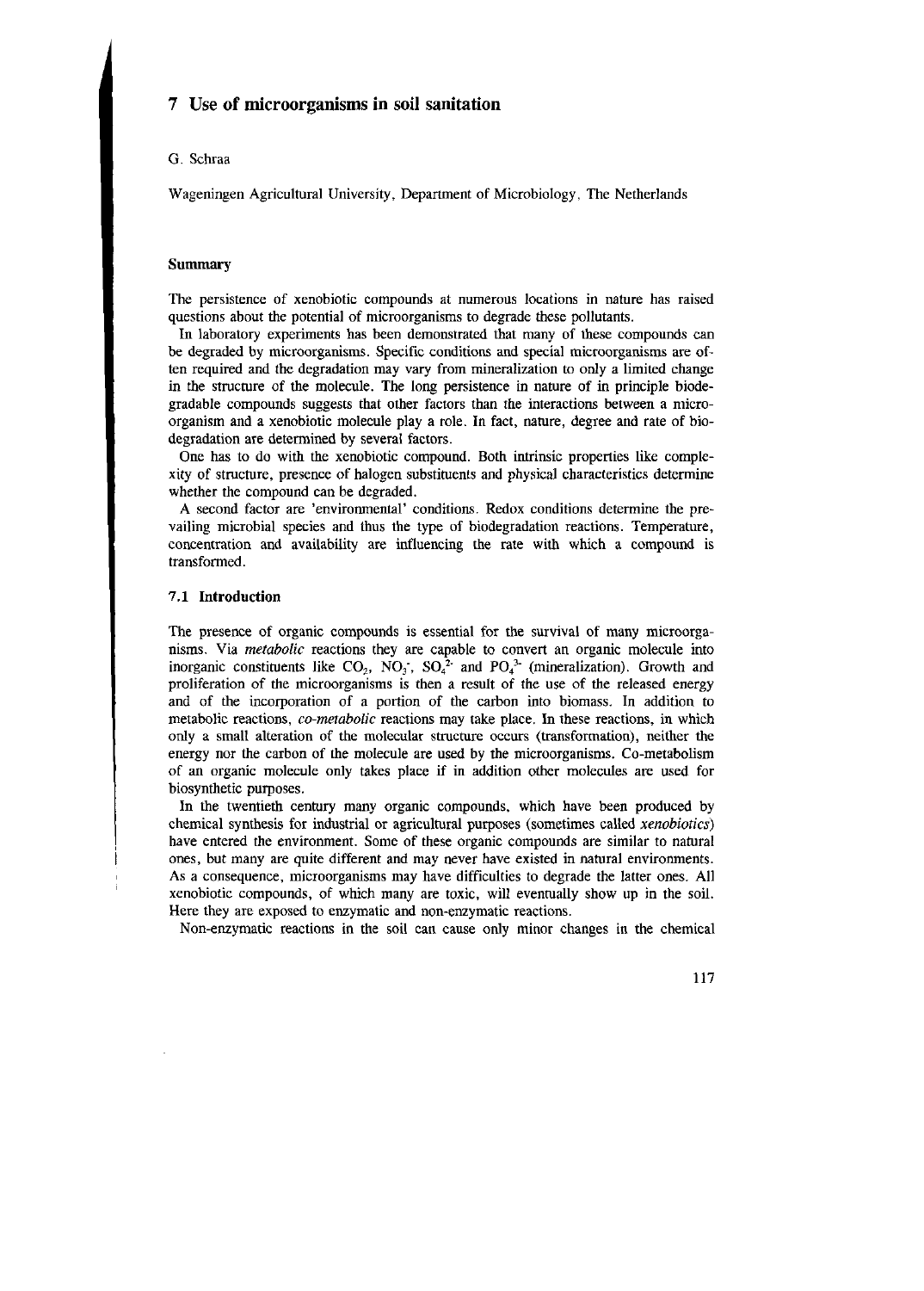structure of a compound, while major changes (leading to degradation) have to occur through biological reactions. This paper will deal with a number of aspects which are of influence on the nature and rate with which these xenobiotic compounds can be transformed by microorganisms in soil systems.

### **7.2 Biodegradation**

For the ultimate disappearance of xenobiotic compounds in soil and groundwater, they have to undergo biodégradation and not only biotransformation. Although for many xenobiotic compounds has been found that they can indeed be degraded by microorganisms to harmless inorganic end products, many have also been found just to undergo transformations.

Several bacteria have been isolated which can use di- and trichlorobenzenes as only carbon and energy source under aerobic conditions (Schraa et al. 1986, van der Meer et al. 1987, Haigier et al. 1988), with only inorganic compounds as end products. In the absence of molecular oxygen, at low redox conditions, these chlorinated benzenes have been found to undergo reductive dechlorination (Bosma et al. 1988). Monochlorobenzene was formed as a stable end product and additional transformations under these conditions have not yet been witnessed. In general, we can say that highly chlorinated compounds need anaerobic conditions for the transformation to lower chlorinated compounds, before under aerobic conditions mineralization will occur.

Co-metabolism has also been observed with xenobiotic compounds. Trichloroethylene (TCE) is transformed by methanotrophic bacteria in one reaction step into an epoxide. The enzyme methane monooxygenäse is, because of its low specificity, responsible for the reaction. The bacteria do not seem to have any benefit from this one reaction.

If a compound is stable to degradation it is often referred to as being persistent or recalcitrant. This persistence can be due to the structure of the molecule or to the prevailing environmental conditions. Pesticides are in general produced via non-enzymatic reactions and their structure may be just too complex for degradation by the enzymes of microorganisms. Atrazine and bentazon are examples of pesticides, which are notorious soil and groundwater pollutants and which have a 'complex' structure (Figure 7.1).

Environmental conditions include physical conditions *(e.g.* temperature and availability of the compound), chemical conditions (pH, redox potential, concentration of the compound, type of electronacceptor, essential growth factors, etc.) and biological conditions (presence of the desired microorganisms). An initial persistent compound may



Figure 7.1. Pesticides which seem to be persistent because of their structure.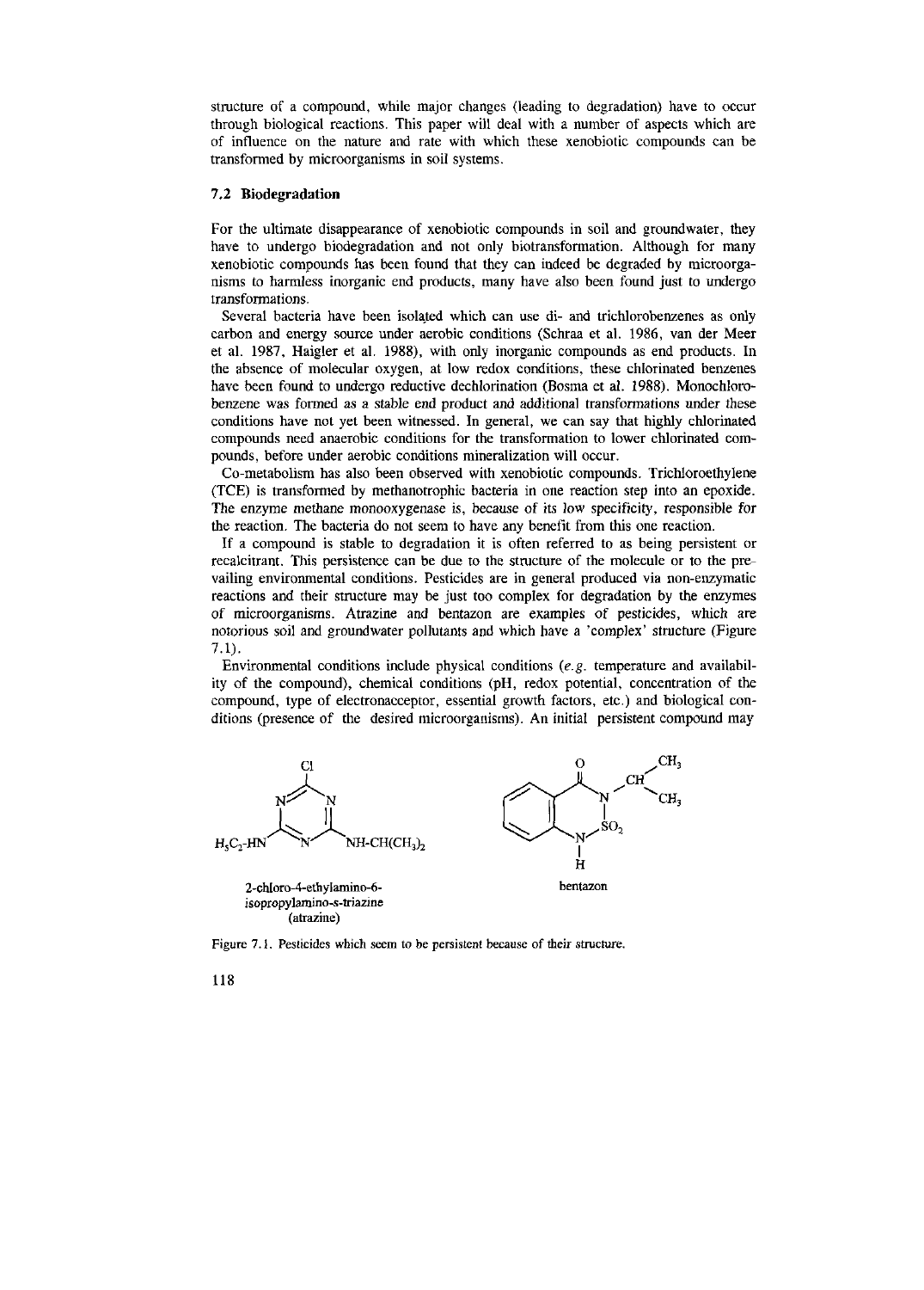undergo biodégradation by varying a specific environmental parameter. Tetrachloroethene (PCE), a widespread groundwater contaminant, is persistent in the presence of molecular oxygen, but under anaerobic conditions a complete dechlorination to ethene may take place. In Table 7.1 examples are given of the biodégradation of a number of problematic compounds under aerobic and anaerobic conditions.

In the following paragraphs several factors that determine nature, degree and rate of biodégradation of xenobiotic compounds in soil and groundwater will be discussed. These factors are: structure of the compound, availability in the presence of soil particles, aerobic/anaerobic conditions, concentration of the compound, temperature and water content.

| Classes of compounds             |              | Biodegradation* |  |
|----------------------------------|--------------|-----------------|--|
|                                  | aerobically  | anaerobically   |  |
| Chlorobenzenes                   |              |                 |  |
| pentachlorobenzene               |              | $+$ (L)         |  |
| hexachlorobenzene                |              | $+$ (L)         |  |
| Chlorophenols                    |              |                 |  |
| 3,4-dichlorophenol               | $+$ (L)      | $+$ (L)         |  |
| 2,3,5-trichlorophenol            | $+$ (L)      | $+$ (L)         |  |
| 2,3,4,5-tetrachlorophenol        | $+$ (L)      | $+$ (L)         |  |
| pentachlorophenol                | $+$ (L,F)    | $+$ (L,F)       |  |
| Chloroanilines                   |              |                 |  |
| 2-chloroaniline                  | $+$ (L)      |                 |  |
| 3,4-dichloroaniline              |              |                 |  |
| 2,4,5-trichloroaniline           |              |                 |  |
| Polychlorinated biphenyls (PCBs) |              |                 |  |
| <b>PCR 28</b>                    | $+$ (L)      |                 |  |
| <b>PCB 52</b>                    | $+$ (L)      | ?               |  |
| <b>PCB 138</b>                   |              | 2               |  |
| Polycyclic aromatic hydrocarbons |              |                 |  |
| fluoranthene                     | $+$ (L)      |                 |  |
| benzo(a)pyrene                   | $+/- (L, V)$ |                 |  |
| benzo(ghi)perylene               | 7            |                 |  |
| Dioxins and furans               |              |                 |  |
| as TCDD equivalents              | $+$ (L)      | ?               |  |

Table 7.1. Examples of what is known about biodégradation under aerobic and anaerobic conditions.

Biodegradation observed in laboratory- (L) or fieldstudies (F).

#### **7.3 Structure of the xenobiotic compound**

Degradation of a xenobiotic compound via existing metabolic routes in microorganisms may take place when the structure of the molecule is identical or shows a strong resemblance to molecules which are normally used for cell synthesis. An inhibition can often be witnessed when the molecule has specific substituents *(e.g.* halogen atoms and methyl groups). The rate of degradation is then mainly determined by the kind and number of substituents and the location in the molecule (Table 7.2).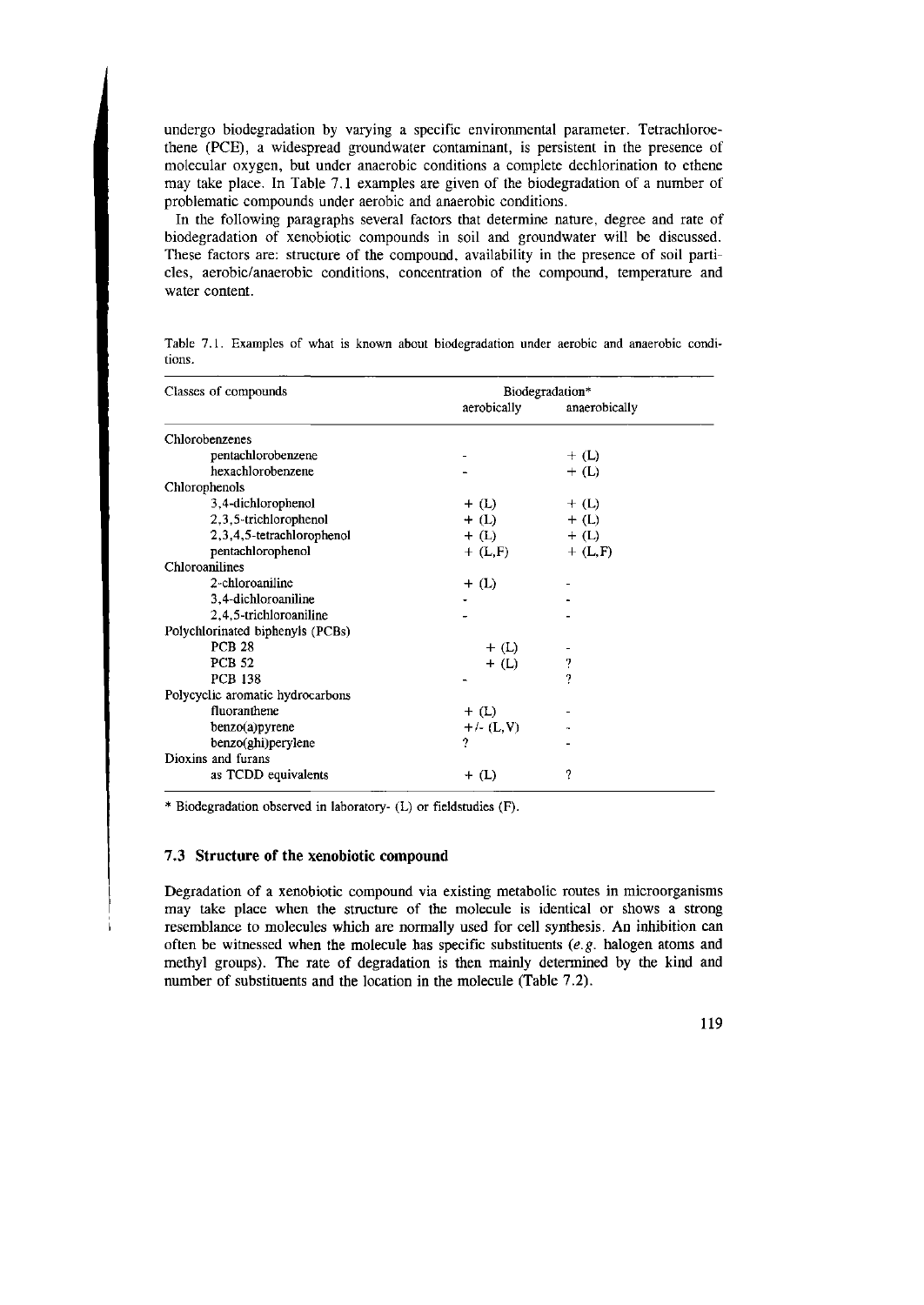| Substrate            | Product (dihydro-<br>dihydroxybenzoate,<br>DHB) | Rate of oxidation<br>of substituted<br>benzoates |  |
|----------------------|-------------------------------------------------|--------------------------------------------------|--|
| benzoate             | DHB                                             | 1000                                             |  |
| 2-chlorobenzoate     |                                                 | $\boldsymbol{0}$                                 |  |
| 2-methylbenzoate     |                                                 | 0                                                |  |
| 3-chlorobenzoate     | 3-chloro-DHB                                    | 50                                               |  |
|                      | 5-chloro-DHB                                    | 100                                              |  |
| 3-methylbenzoate     | 3-methyl-DHB                                    | 31                                               |  |
|                      | 5-methyl-DHB                                    | 215                                              |  |
| 3,5-dichlorobenzoate | 3.5-dichloro-DHB                                | 2                                                |  |
| 3,5-dimethylbenzoate | 3,5-dimethyl-DHB                                | $\mathbf{2}$                                     |  |
| 4-chlorobenzoate     | 4-chloro-DHB                                    |                                                  |  |
| 3,4-dichlorobenzoate | 4,5-dichloro-DHB                                |                                                  |  |
| 4-methylbenzoate     | 4-methyl-DHB                                    |                                                  |  |

Table 7.2. Relative conversion rates of different chlorinated benzoates by Alcaligenes eutrophus B9. From Knackmuss 1975.

For compounds with a 'new' structure, enzymes may not be present. A bacterium, capable of using propionate as carbon and energy source, did not possess the enzyme(s) to degrade 2,2-dichloropropionate. Exposure during 120 days to a mixture of propionate and 2,2-dichloropropionate, led to spontaneous genetic changes which resulted in a metabolic degradation of 2,2-dichloropropionate (Senior et al. 1976).

Molecule size is another aspect of the importance of the structure of a compound which is determining the rate of degradation. The influence of the molecule size on the



Figure 7.2. Microbial degradation of several polycyclic aromatic compounds.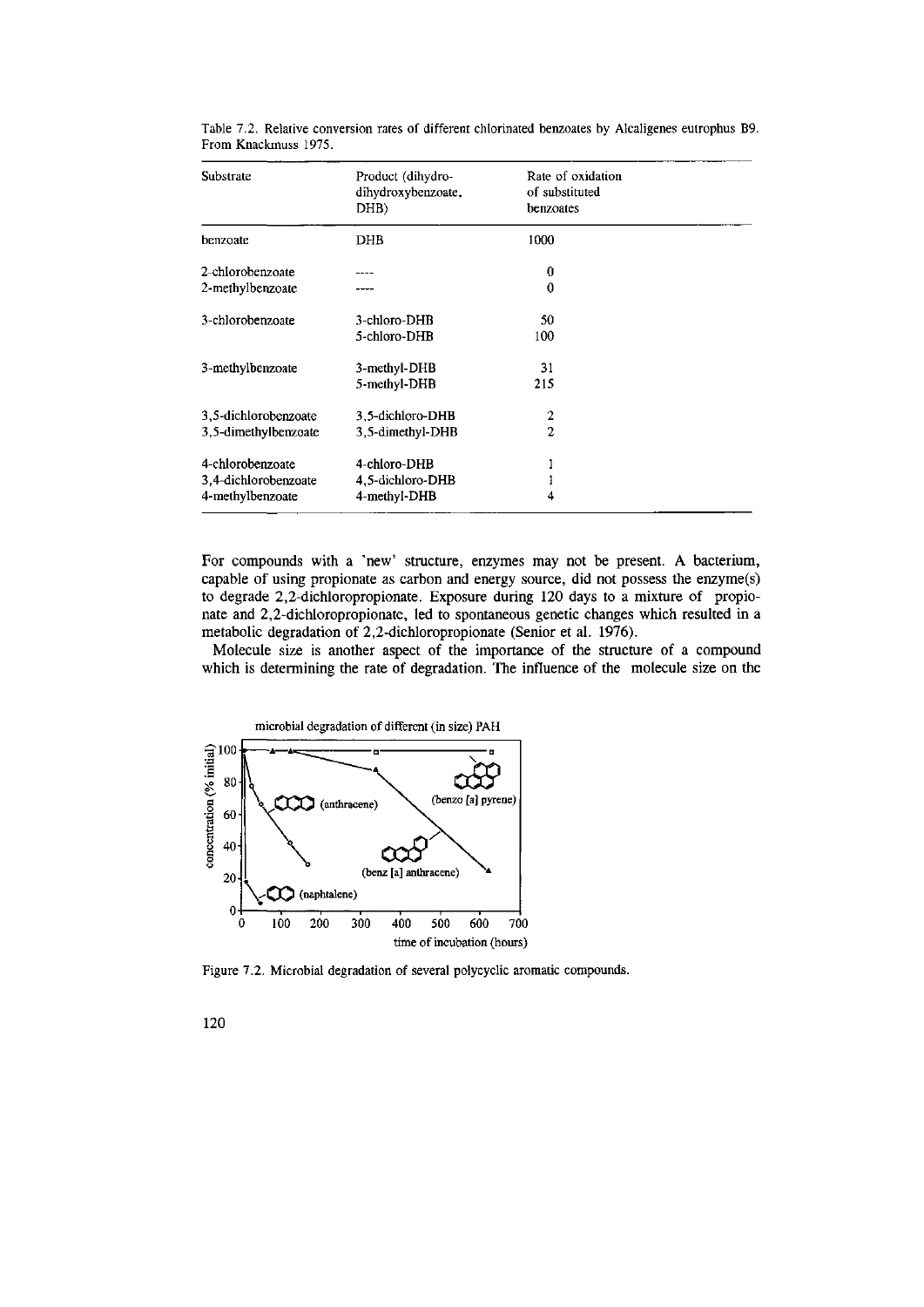rate of biodégradation of a number of polycyclic aromatic compounds is shown in Figure 7.2.

An increase in number of aromatic rings leads to a lower degradation rate. Although the simultaneous decrease in solubility has an effect, uptake by the microbial cell and positioning in the active centre of the oxygenase enzyme will be hindered by the increase in molecule size.

### **7.4 Availability**

The distribution of pollutants in the soil is often very irregular. Many compounds are hydrophobic and tend to adsorb to soil aggregates *(e.g.* clay minerals and organic matter). It also seems that in time organic pollutants become an integral part of the organic matrix. Of chloroanilines is known that they can form covalent bonds with humic acids ('bound residues'). In addition, soil pollution with large, irregular particles can take place. Examples are tar globules during oil spills and the formation of calcareous aggregates in a soil in which hexachlorocyclohexane (HCH) wastes were disposed of in the presence of large quantities of lime.



Figure 7.3. Comparison of maximum desorption and biodegradation rates of  $\alpha$ -HCH.

It is generally accepted that the uptake of compounds by bacteria proceeds via the waterphase. This was for instance demonstrated by Ogram et al. (1985) for the uptake of 2,4-dichlorophenoxyacetic acid from soil. In a study by Rijnaarts et al. (1990) it was found that within certain limits the degradation rate of  $\alpha$ -HCH under aerobic conditions was limited by mass transport in and desorption from soil aggregates and not by the activity of the degrading microorganisms. These results are visualized in Figure 7.3, in which a comparison has been made between the maximum desorption and biodegradation rates of  $\alpha$ -HCH at different HCH concentrations in a soil slurry.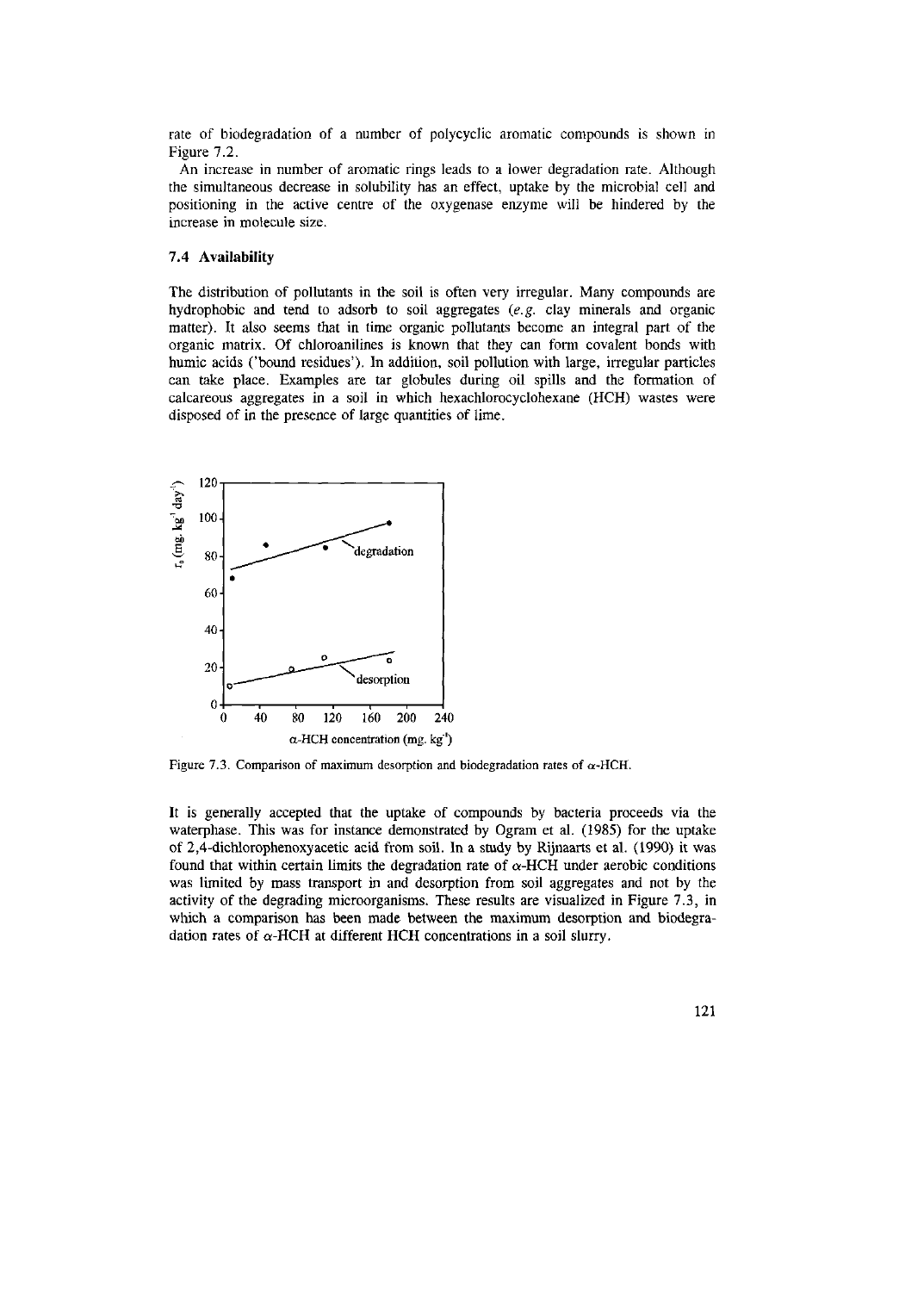### **7.5 Environmental factors**

In addition to the above mentioned availability, other important environmental factors which determine whether biodegradation takes place and what the rate of degradation is are: redox condition, concentration of the xenobiotic compound, presence of nutrients, moisture content, pH and temperature. Degradation only takes place if, and that is partly dependent on the xenobiotic compound, for each factor certain conditions are met.

#### 7.5.1 Redox condition

The presence of a specific electronacceptor determines both the sort of microbial population as the possibility to degradation. The mineralization of a hypothetical chlorinated compound with four different electron acceptors is given in simple reactions in Figure 7.4.

Main mineralization reactions



Figure 7.4. Mineralization of a chlorinated compound with four different electronacceptors.

Molecular oxygen is somewhat different from the other electron acceptors, because it does not only function as an acceptor but also as a reactant in oxidation reactions of *e.g.* aromatic compounds (oxygenases).

Some compounds require aerobic conditions for biodégradation (monochlorobenzene), while others are degraded under strict anaerobic conditions (tetrachloroethylene, hexachlorobenzene). In a study by Bachmann et al. (1988a) it was shown that  $\alpha$ -HCH could be degraded under both aerobic and methanogenic conditions, while it was persistent in the presence of nitrate and sulfate as electron acceptor (Figure 7.5). There were two big differences between the aerobic and the methanogenic bio-degradation. Under aerobic conditions the degradation was much faster, while also complete mineralization occurred. Under methanogenic conditions several toxic intermediates accumulated *(e.g.*  monochlorobenzene).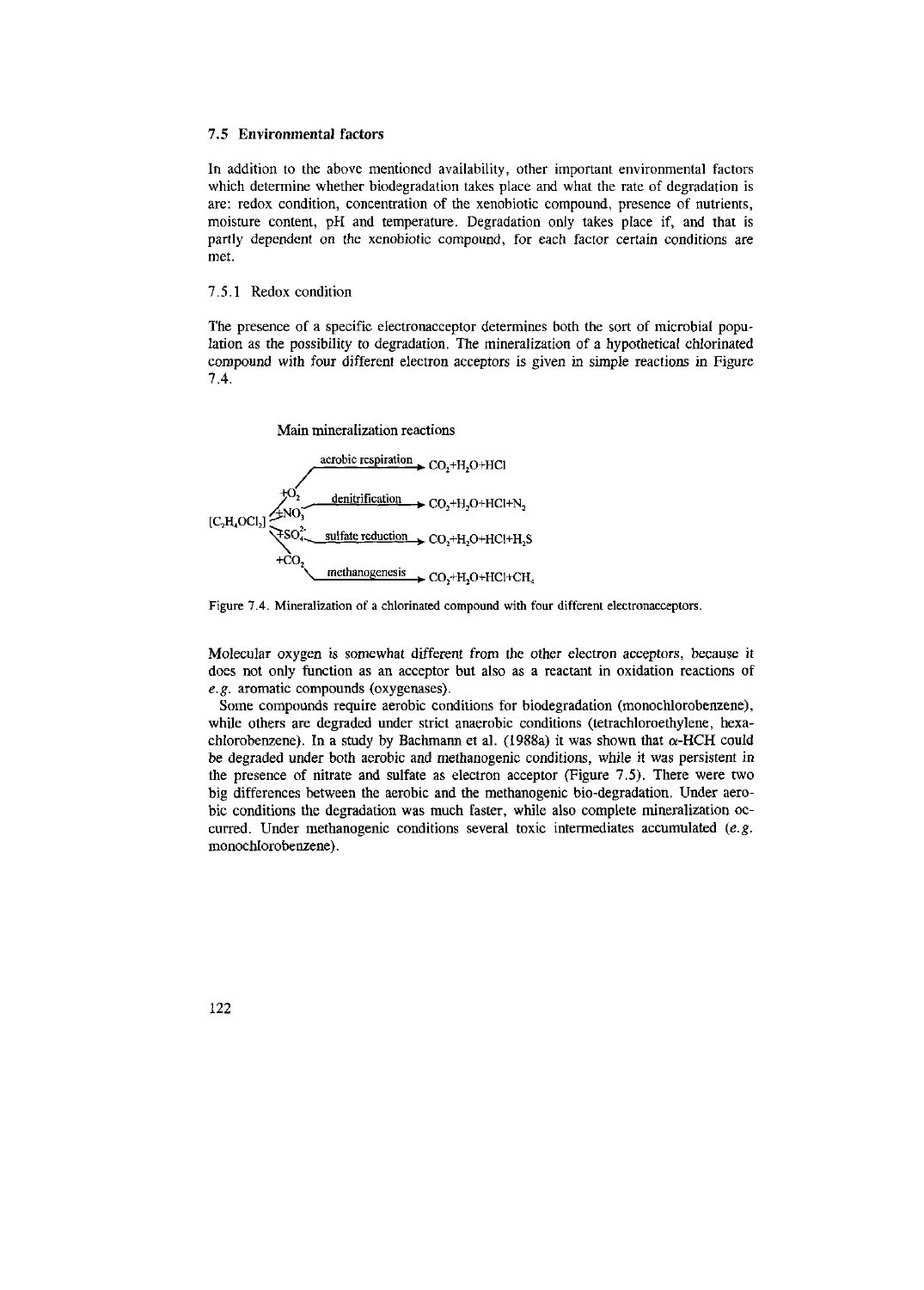![](_page_6_Figure_0.jpeg)

![](_page_6_Figure_1.jpeg)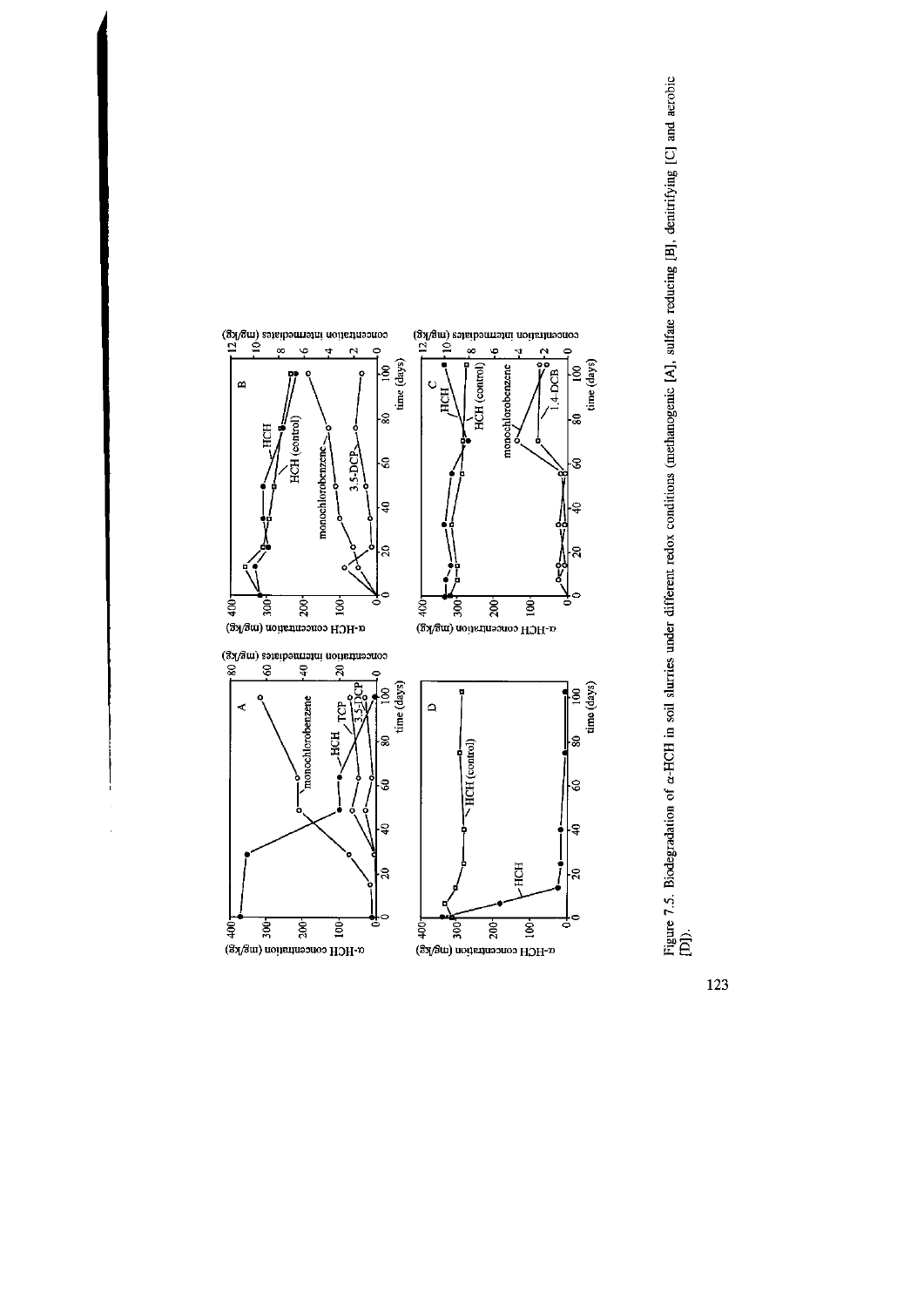#### 7.5.2 Concentration

The rate of biodégradation of a xenobiotic compound can in general be described by first order kinetics. This is valid as long as a) the microorganisms use the compound as a carbon and energy source, and b) the availability does not become a limiting factor. Biodegradation may be hampered at high and low substrate concentrations.

At high concentrations the compound can become toxic for the microorganisms (Figure 7.6). A *Corynebacterium* sp., isolated from river Rhine sediment and capable of mineralizing  $o$ -xylene at a concentration of 80 mg/l, was unable to degrade it at double the concentration (Schraa et al. 1987). At low concentrations, often in the  $\mu$ g/1 ng/1 range, there may not be enough energy and carbon available for growth or maintenance. Rest concentrations have been observed for several xenobiotic compounds in soil and groundwater. Initially it was assumed that microorganisms were not able to degrade these compounds at these low concentrations ('threshold concentration'). Recent experiments do suggest that this inability is not a characteristic of the microorganisms, but is caused by not yet fully understood interactions between the microorganisms, the xenobiotic compound and the soil structure.

![](_page_7_Figure_3.jpeg)

Figure 7.6. Degradation of o-xylene by *Corynebacterium* sp. at two different concentrations.

#### 7.5.3 Temperature

This factor influences just as the presence of nutrients (especially nitrogen and phosphorus), moisture content and pH, the general metabolic activities of microorganisms. Within a certain temperature range the optimum activity of soil microorganisms is more or less constant, but outside this range drastic decreases occur. This effect can be seen in Figure 7.7, in which the biodegradation rate of  $\alpha$ -HCH as a function of the temperature is given (Bachmann et al. 1988b).

![](_page_7_Picture_7.jpeg)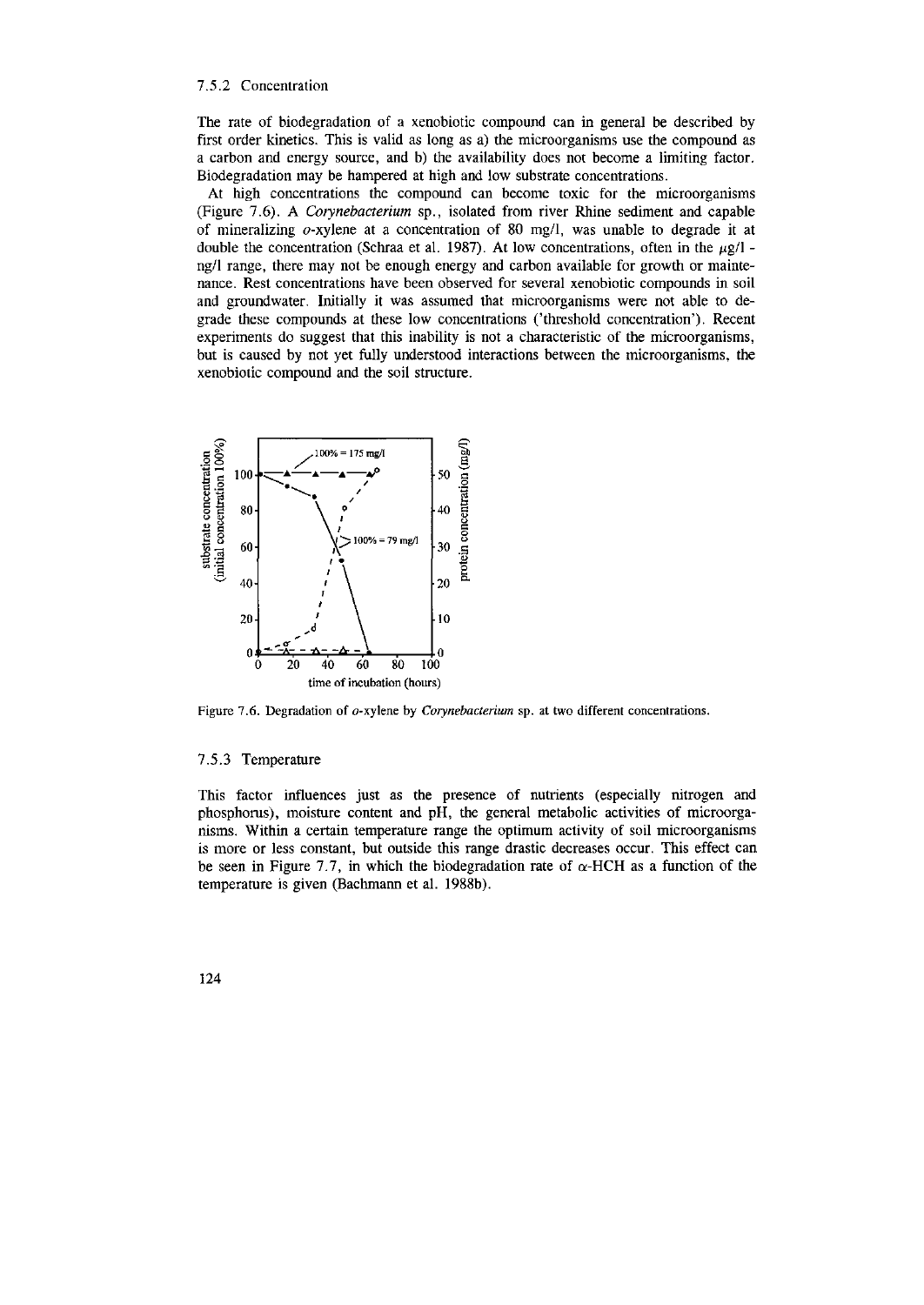![](_page_8_Figure_0.jpeg)

Figure 7.7. Effect of temperature on the aerobic biodegradation of  $\alpha$ -HCH in soil.

## 7.5.4 Water content

Water content is one of the most important factors affecting the growth of microorganisms in natural environments. On one hand there is the water availability for microorganisms, which is determined by the presence of solid substances and surfaces and by the solutes in the water. On the other hand water serves in soil as a transport medium to make nutrients and xenobiotic compounds more accessible to the microorganisms.

![](_page_8_Figure_4.jpeg)

Figure 7.8. Effect of water content at different temperatures on the first-order rate of  $\alpha$ -HCH mineralization in soil (slurry: 100 g/1, dry weight; soil: 20% moisture, w/w).